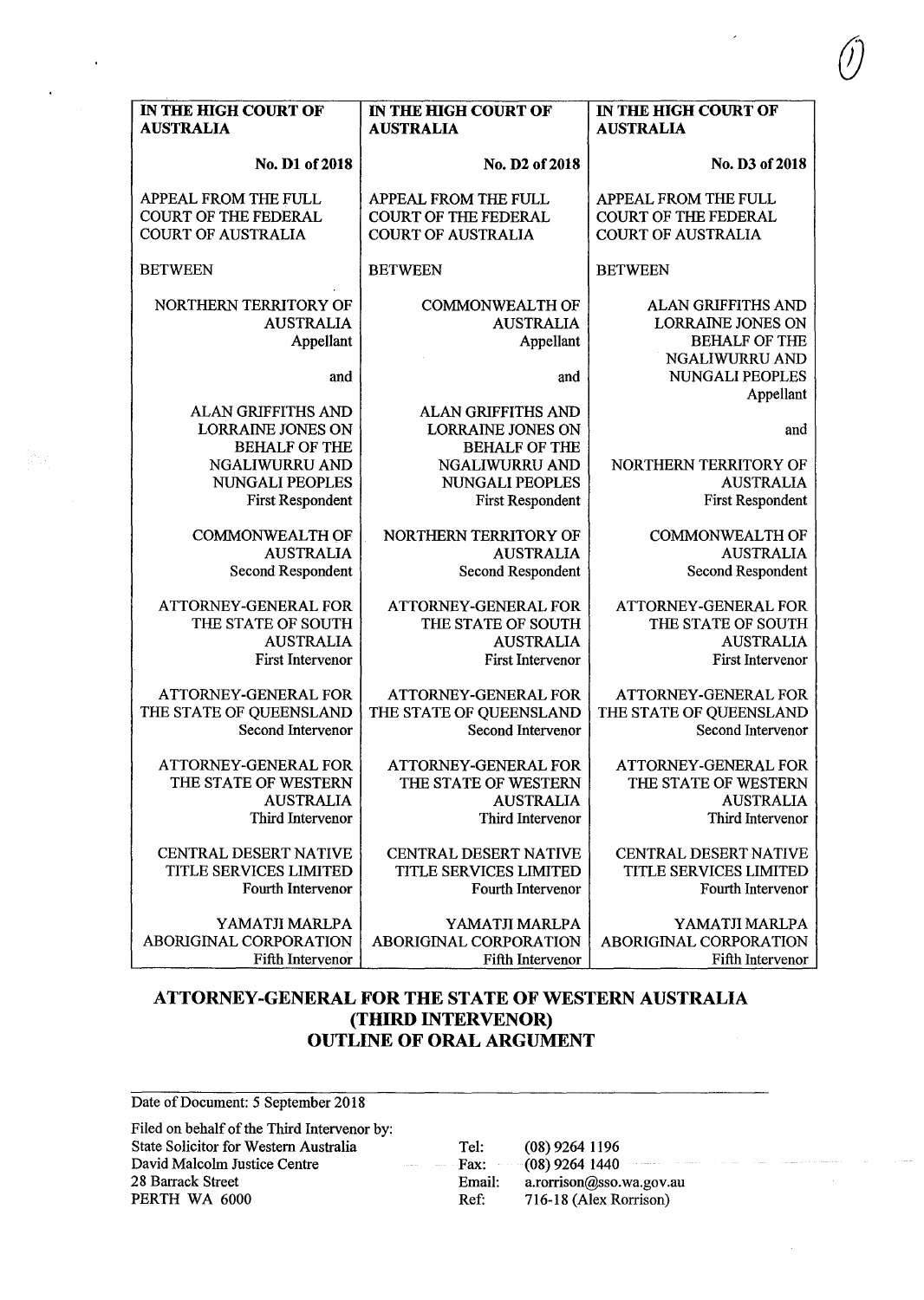1. These submissions are in a form suitable for publication on the Internet.

## PART II: OUTLINE OF ORAL ARGUMENT

- 2. The Attorney-General for Western Australia (Attorney) submits that, for the reasons set out at [7] to [13] in his submissions dated 20 April 2018, these appeals do not present an appropriate vehicle to determine the correct principles applicable to the assessment of compensation under the *Native Title Act 1993*  (Cth) (NTA) because they fail to engage, relevantly, ss 51A and 53.
- 10 3. If the proper construction of ss 51 A and 53 arises for consideration the Attorney submits that the correct construction of those provisions is as follows.

## *Division* 5 *of the NTA- the legislative regime*

- 4. The NTA provides that the entitlement to compensation under Part 2, Divisions 2, 2A, 2B, 3 or 4 of the NTA is *only* payable in accordance with Part 2, Division 5 (s 48 of the NTA).
- 5. The relevant 'entitlement' is an entitlement to be compensated on just terms for "any loss diminution, impairment or other effect of the act on their native title rights and interests" (NTA, s 51(1)). That is, the "effect" to be assessed and compensated is the effect of the act on *the native title rights and interests* and not the native title holders.
- 20 6. Such an award is only payable once for acts that are essentially the same (NTA, s 49). That is a complete answer to the Commonwealth's oral submission that s 51A is, in paraphrased summary, a provision designed to prevent 'double dipping' or the multiple awarding for compensation. It is clearly not.
	- 7. Self-evidently, the task for the relevant tribunal of fact is to determine what would afford just terms compensation to the native title holders for the relevant compensable act. That will be a question of fact to be determined according to relevant principles.

1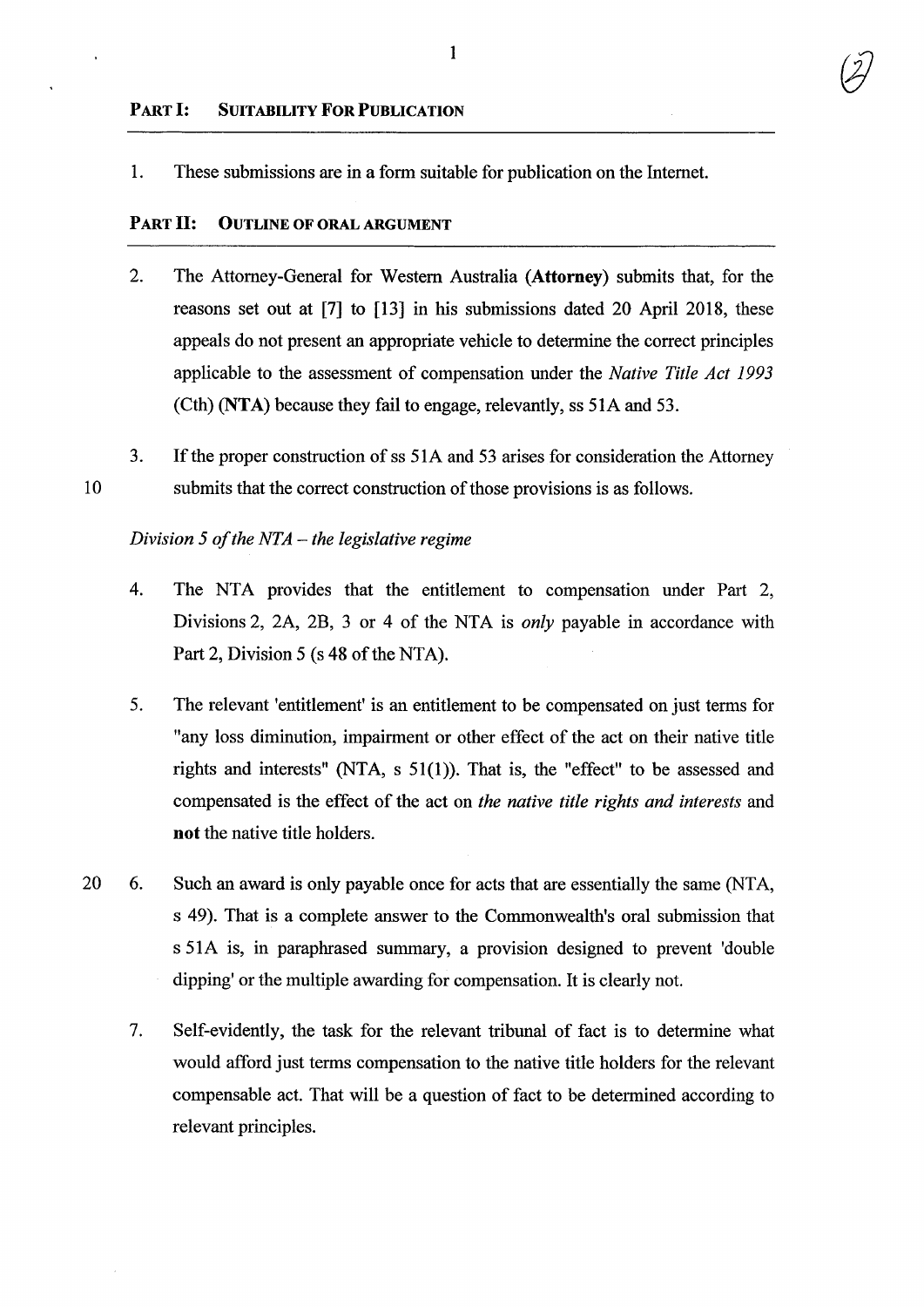- 8. Section 51A of the NTA provides the only guide as to what just terms compensation for the purposes of s 51 (1) *may* be. It is (or may be) something which is no greater than the amount that would be payable if the relevant act was instead a compulsory acquisition of a freehold estate in the relevant land or waters (the **statutory cap).**
- 9. The plain and ordinary meaning of the words in  $s$  51A(1) taken in their context is clear: where the compensable act has the effect of extinguishing all subsisting native title in relation to the particular land or waters, the maximum compensation payable must not exceed the amount that a person who held a 10 freehold estate in relation to that land would have received if it were compulsorily acquired.
	- 10. Section 51A does not mandate that the statutory cap determines what will provide just terms compensation for native title holders in all circumstances. If the award of just terms compensation to native title holders under s 51(1) requires the award of something in excess of the statutory cap, then regard must be had to s 51A(2). Section 51A(2), in turn, directs consideration to s 53 of the NTA.
- 11. Section 53 confirms and extends the guarantee confirmed by s 51(xxxi) of the *Constitution.* That is so because s 53 does not concern only a liability of the 20 Commonwealth to meet the Constitutional guarantee. It confirms that, in respect of future acts (being acts which are compensable pursuant to Division 3 of the NTA), where the act is attributable to a State or Territory it is that polity which bears the relevant liability.
- 12. The Commonwealth's oral submission that s 53 will never apply, because there is no relevant acquisition, is inconsistent with Deane and Gaudron JJ in *Mabo v State of Queensland (No 2)* (1992) 175 CLR 1 at 111 **(Consolidated Joint Book of Authorities, Volume** 9, p 3524), as cited with approval in *Griffiths v Minister for Lands* (2008) 235 CLR 232 at 244 to 245 (per Gummow, Hayne and Heydon JJ) **(Consolidated Joint Book of Authorities, Volume** 7, 2802 to 30 2803).